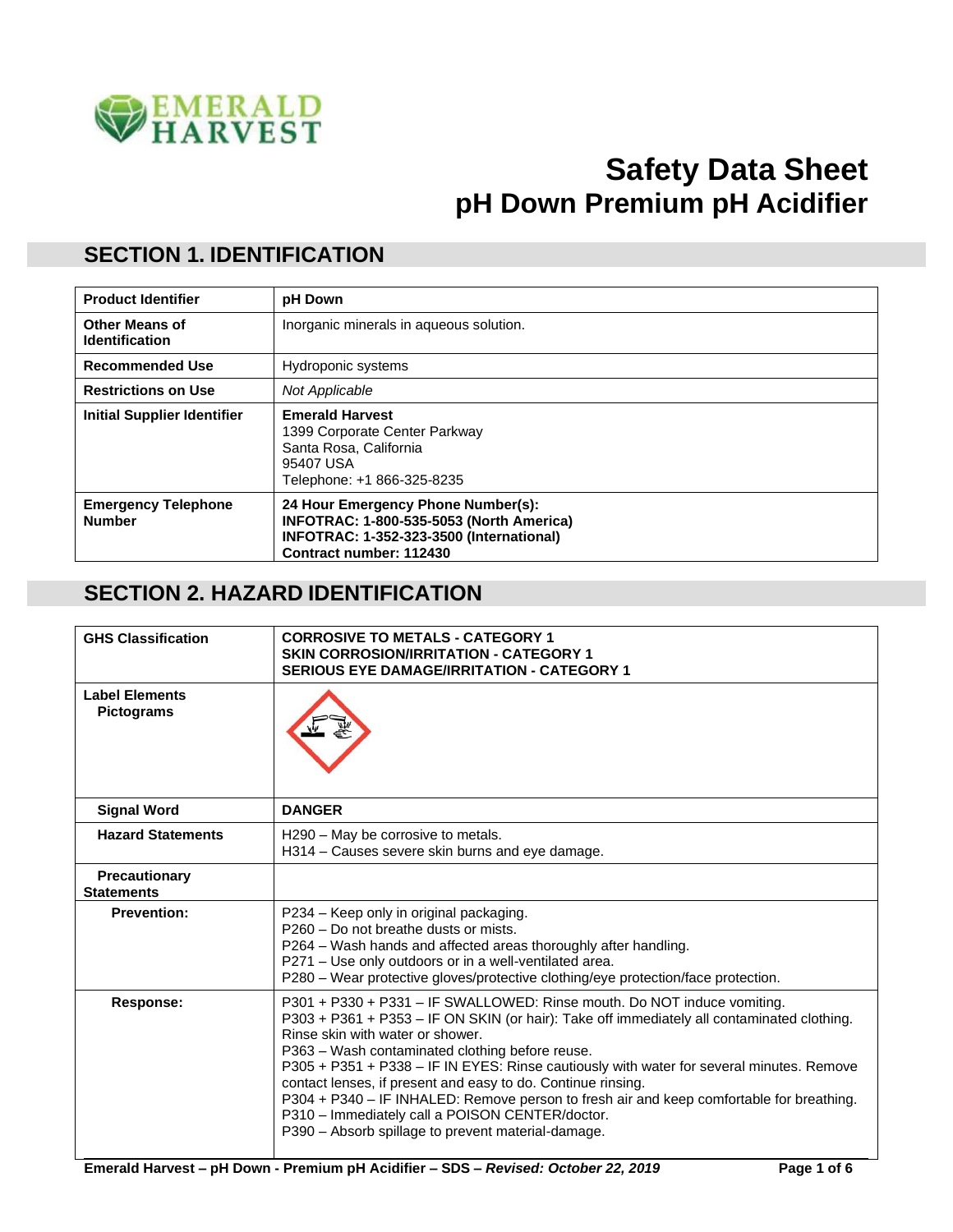| Storage:             | P405 - Store locked up.                                                   |
|----------------------|---------------------------------------------------------------------------|
| Disposal:            | P501 – Dispose of contents/container to an approved waste disposal plant. |
| <b>Other Hazards</b> | Not Applicable                                                            |
| <b>NOTES</b>         |                                                                           |

#### **SECTION 3. COMPOSITION/INFORMATION ON INGREDIENTS**

| <b>Chemical Name</b>                                                | CAS No.        | <b>Concentration</b> | Common name / Synonyms |
|---------------------------------------------------------------------|----------------|----------------------|------------------------|
| <b>Phosphoric Acid</b>                                              | 7664-38-2      | $40 - 45%$           | Not Applicable         |
| Non-hazardous ingredients or those below<br>disclosure requirements | Not applicable | 55% - 60%            | Not Applicable         |

**Notes**

### **SECTION 4. FIRST-AID MEASURES**

| <b>Inhalation</b>                                                                 | If breathed in, move person into fresh air. Seek medical attention immediately.                                                                                                                                                                                                                                                                                                                                                                                                                                                                   |
|-----------------------------------------------------------------------------------|---------------------------------------------------------------------------------------------------------------------------------------------------------------------------------------------------------------------------------------------------------------------------------------------------------------------------------------------------------------------------------------------------------------------------------------------------------------------------------------------------------------------------------------------------|
| <b>Skin Contact</b>                                                               | Rinse with plenty of water for at least 20 minutes. Take off contaminated clothing and shoes<br>immediately. Get medical attention immediately.                                                                                                                                                                                                                                                                                                                                                                                                   |
| <b>Eye Contact</b>                                                                | Rinse with plenty of water for at least 20 minutes. Remove contact lenses if easily possible. Refer<br>immediately for medical attention. Continue to rinse during transport. Protect unharmed eye. Keep<br>eye wide open while rinsing.                                                                                                                                                                                                                                                                                                          |
| Ingestion                                                                         | Do NOT induce vomiting. Never give anything by mouth to an unconscious person. Rinse mouth<br>with water. Get medical attention immediately.                                                                                                                                                                                                                                                                                                                                                                                                      |
| <b>Most Important</b><br><b>Symptoms and Effects,</b><br><b>Acute and Delayed</b> | Acute:<br>INHALATION: Inhalation of mists or aerosols may cause burning of the mucous membranes in the<br>upper respiratory tract. Phlegm production will occur and cause coughing, moderate to severe<br>irritation, and difficulty breathing.<br>INGESTION: Causes severe stomach pains, nausea, vomiting, difficulty swallowing.<br>SKIN CONTACT: Causes pain, irritation, redness, possible blistering.<br>EYE CONTACT: Causes serious eye irritation or damage. Severe cases may cause permanent<br>blindness.<br>Chronic:<br>Not Applicable |
| <b>Immediate Medical</b><br><b>Attention and Special</b><br><b>Treatment</b>      | Treat symptomatically. Wear protective gloves when administering first aid. IN ALL CASES<br>CONSULT A DOCTOR.                                                                                                                                                                                                                                                                                                                                                                                                                                     |

## **SECTION 5. FIRE-FIGHTING MEASURES**

| <b>Extinguishing Media</b>                                      |                                                                                                                         |
|-----------------------------------------------------------------|-------------------------------------------------------------------------------------------------------------------------|
| <b>Suitable Extinguishing</b><br>Media                          | Not flammable, use extinguishing media appropriate for surrounding fire.                                                |
| Unsuitable<br><b>Extinguishing Media</b>                        | Not Applicable                                                                                                          |
| <b>Flammability</b><br>classification (OSHA 29<br>CFR 1910.106) | Not flammable.                                                                                                          |
| <b>Hazardous Combustion</b><br><b>Products</b>                  | Carbon oxides, phosphorus oxides. May produce corrosive and/or toxic fumes.                                             |
| <b>Specific Hazards Arising</b><br>from the Product             | Product is corrosive and may react with metals to evolve flammable hydrogen gas. Containers<br>may explode when heated. |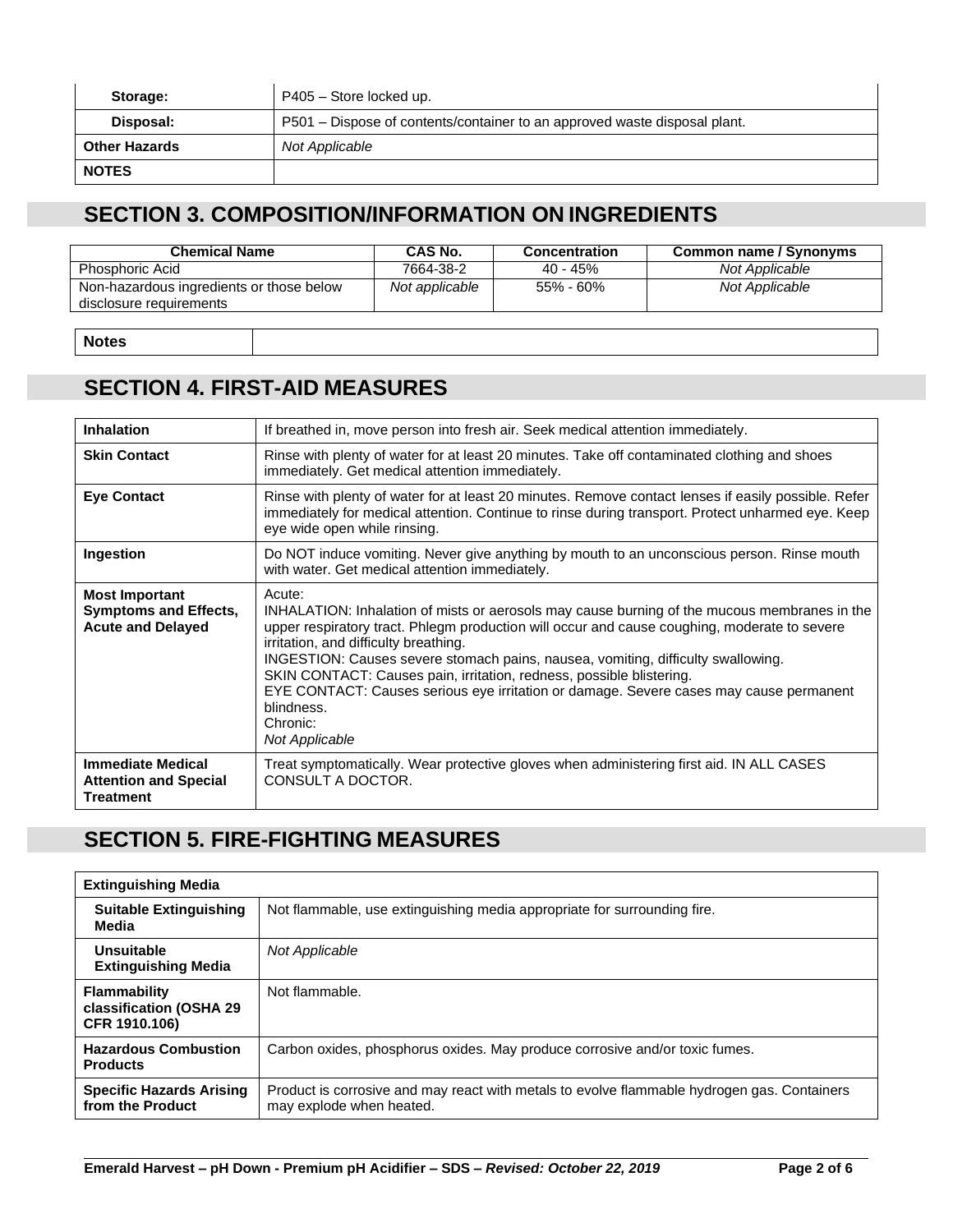| <b>Special Protective</b>                                             |                      |                                                                                                                                                                                                           |
|-----------------------------------------------------------------------|----------------------|-----------------------------------------------------------------------------------------------------------------------------------------------------------------------------------------------------------|
| <b>Precautions for</b><br>to prevent rupture.<br><b>Fire-Fighters</b> | <b>Equipment and</b> | Firefighters should wear proper protective equipment and self-contained breathing apparatus with<br>full face piece. Move containers from fire area if safe to do so. Cool affected containers with water |

### **SECTION 6. ACCIDENTAL RELEASE MEASURES**

| <b>Personal Precautions,</b><br><b>Protective Equipment,</b><br>and Emergency<br><b>Procedures</b> | Implement spill control plan. All persons dealing with the clean-up should wear the appropriate<br>personal protective equipment. Do not touch spilled product. Ensure adequate ventilation. Keep<br>all other personnel upwind and away from the spill/release. Restrict access to area until<br>completion of clean-up. Refer to Section 8, EXPOSURE CONTROLS AND PERSONAL<br>PROTECTION, for additional information on acceptable personal protective equipment.                                                                                                                                                  |
|----------------------------------------------------------------------------------------------------|----------------------------------------------------------------------------------------------------------------------------------------------------------------------------------------------------------------------------------------------------------------------------------------------------------------------------------------------------------------------------------------------------------------------------------------------------------------------------------------------------------------------------------------------------------------------------------------------------------------------|
| Methods for<br><b>Containment and</b><br><b>Cleaning Up</b>                                        | Ensure spilled product does not enter drains, sewers, waterways, or confined spaces. If<br>necessary, dike well ahead of the spill to prevent runoff into drains, sewers, or any natural<br>waterway or drinking supply. Ventilate area of release. Contain and absorb spilled liquid with<br>non-combustible, inert absorbent material (e.g. sand), then place absorbent material into an<br>appropriate corrosion resistant container for later disposal (see Section 13). Contaminated<br>absorbent material may pose the same hazards as the spilled product. Notify the appropriate<br>authorities as required. |

### **SECTION 7. HANDLING AND STORAGE**

| <b>Precautions for Safe</b><br><b>Handling</b> | Use with adequate ventilation. Wear suitable protective equipment during handling. Avoid<br>breathing mist or vapours. Avoid contact with skin, eyes and clothing. Wash thoroughly after<br>handling. Keep containers closed when not in use. Empty containers retain residue (liquid and/or<br>vapour) and can be dangerous. |
|------------------------------------------------|-------------------------------------------------------------------------------------------------------------------------------------------------------------------------------------------------------------------------------------------------------------------------------------------------------------------------------|
| <b>Conditions for Safe</b><br><b>Storage</b>   | Store locked up in a cool, dry, well ventilated area, away from incompatibles. Inspect periodically<br>for damage or leaks. Storage area should be clearly identified, clear of obstruction and accessible<br>only to trained and authorized personnel. Keep in original container.                                           |

#### **SECTION 8. EXPOSURE CONTROLS/PERSONAL PROTECTION**

**Control Parameters**

| <b>Chemical Name</b>                  |                                                                                                 |                                                                                                                                                      | <b>ACGIH® TLV®</b>                                                                                                                                                      | <b>OSHA PEL</b> | <b>NIOSH REL</b>                                                                               |
|---------------------------------------|-------------------------------------------------------------------------------------------------|------------------------------------------------------------------------------------------------------------------------------------------------------|-------------------------------------------------------------------------------------------------------------------------------------------------------------------------|-----------------|------------------------------------------------------------------------------------------------|
| <b>Phosphoric Acid</b>                | 1 mg/m <sup>3</sup> (TWA 8h)<br>3 mg/m $3$ (STEL 15<br>1 mg/m <sup>3</sup> (TWA 8h)<br>minutes) |                                                                                                                                                      |                                                                                                                                                                         |                 | 1 mg/m <sup>3</sup> (TWA 10h)                                                                  |
| <b>Notes</b>                          |                                                                                                 | *Exposure limits may vary from time to time and from one jurisdiction to another. Check with local                                                   |                                                                                                                                                                         |                 |                                                                                                |
| <b>Appropriate Engineering</b>        |                                                                                                 | regulatory agency for the exposure limits in your area.<br>Use general or local exhaust ventilation to maintain air concentrations below recommended |                                                                                                                                                                         |                 |                                                                                                |
| <b>Controls</b>                       | exposure limits.                                                                                |                                                                                                                                                      |                                                                                                                                                                         |                 |                                                                                                |
| <b>Individual Protection Measures</b> |                                                                                                 |                                                                                                                                                      |                                                                                                                                                                         |                 |                                                                                                |
| <b>Eye/Face Protection</b>            |                                                                                                 | not recommended.                                                                                                                                     |                                                                                                                                                                         |                 | Eye protection is required. Chemical safety goggles are recommended. Wearing contact lenses is |
| <b>Skin Protection</b>                |                                                                                                 |                                                                                                                                                      | Gloves impervious to the material are recommended. Advice should be sought from glove<br>suppliers. Depending on conditions of use, an impervious apron should be worn. |                 |                                                                                                |
| <b>Respiratory Protection</b>         |                                                                                                 | Not required under normal conditions of use. Do not breathe concentrated product.                                                                    |                                                                                                                                                                         |                 |                                                                                                |
| <b>Other</b>                          |                                                                                                 |                                                                                                                                                      |                                                                                                                                                                         |                 | An eyewash station and safety shower should be made available in the immediate working area.   |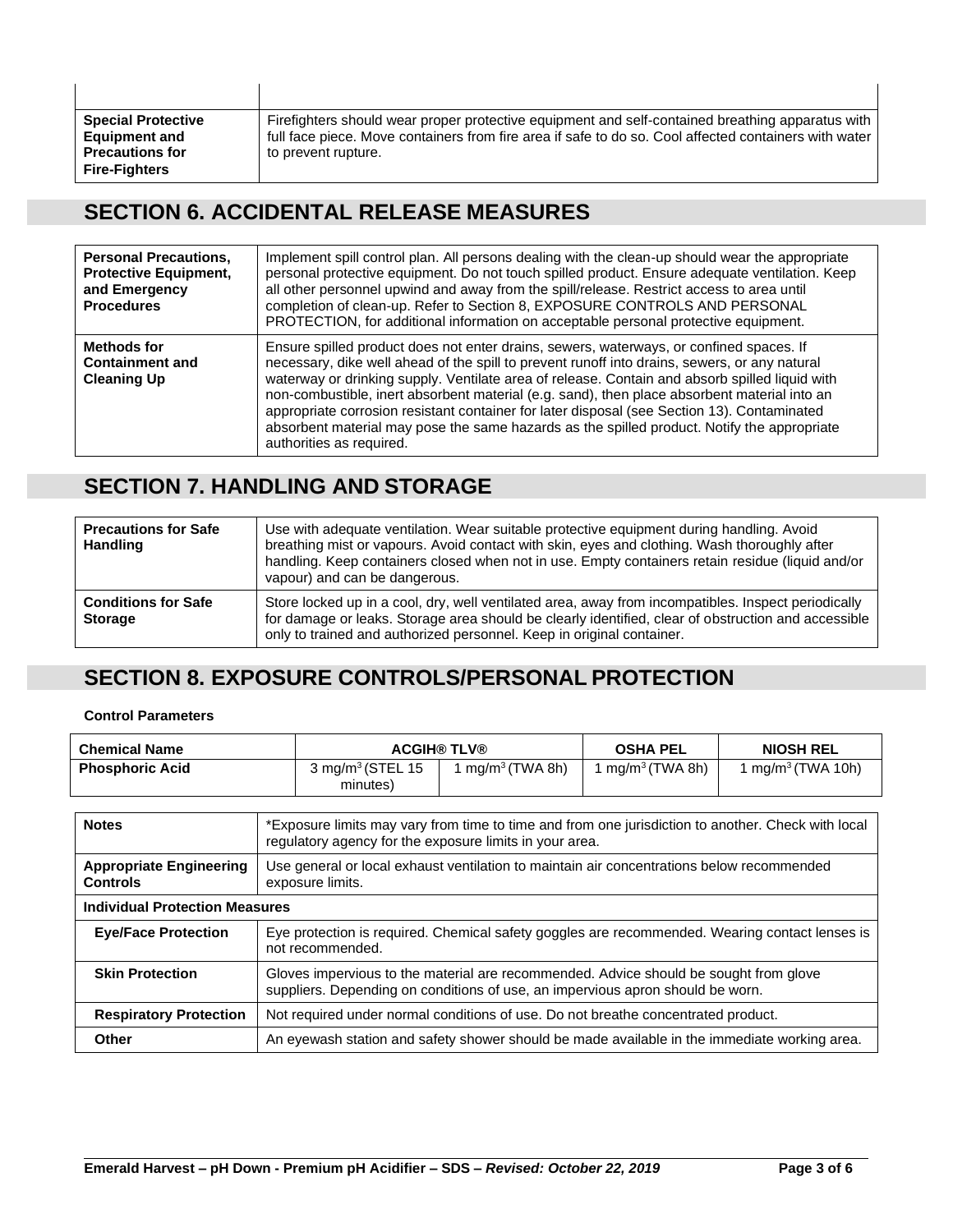#### **SECTION 9. PHYSICAL AND CHEMICAL PROPERTIES**

| Appearance                                               | Clear liquid                       | Relative Density (water $= 1$ )                                     | 11.07 lb/gal at $68^{\circ}F$<br>$(1.32 \text{ kg/L at } 20^{\circ}\text{C})$ |
|----------------------------------------------------------|------------------------------------|---------------------------------------------------------------------|-------------------------------------------------------------------------------|
| <b>Odour</b>                                             | <b>Odorless</b>                    | <b>Solubility in Water</b>                                          | Soluble                                                                       |
| <b>Odour Threshold</b>                                   | Not Available                      | <b>Solubility in Other Liquids</b>                                  | Soluble in Alcohol                                                            |
| рH                                                       | 2                                  | <b>Partition Coefficient,</b><br>n-Octanol / Water (Log Kow)        | Not Available                                                                 |
| <b>Melting Point and</b><br><b>Freezing Point</b>        | $-8^{\circ}$ C (17.6 $^{\circ}$ F) | <b>Auto-ignition Temperature</b>                                    | Not Available                                                                 |
| <b>Initial Boiling Point and</b><br><b>Boiling Range</b> | Not Available                      | <b>Decomposition</b><br><b>Temperature</b>                          | Not Available                                                                 |
| <b>Flash Point</b>                                       | None up to 100°C (PMCC)            | <b>Viscosity</b>                                                    | Not Available                                                                 |
| <b>Evaporation Rate</b>                                  | Not Available                      | Flammability (solid, gas)                                           | Not Applicable (Liquid)                                                       |
| <b>Vapour Density</b><br>(air = 1)                       | Not Available                      | <b>Upper and Lower</b><br><b>Flammability or Explosive</b><br>Limit | <b>Not Applicable</b>                                                         |
| <b>Vapour Pressure</b>                                   | Not Available                      | <b>Sensitivity to Static/Impact</b>                                 | <b>Not Sensitive</b>                                                          |

### **SECTION 10. STABILITY AND REACTIVITY**

| <b>Reactivity</b>                                   | Reacts violently with bases.                                                                                                                                                                                                                                              |
|-----------------------------------------------------|---------------------------------------------------------------------------------------------------------------------------------------------------------------------------------------------------------------------------------------------------------------------------|
| <b>Chemical Stability</b>                           | Stable under normal conditions.                                                                                                                                                                                                                                           |
| <b>Possibility of Hazardous</b><br><b>Reactions</b> | The substance violently polymerizes under the influence of azo compounds and epoxides.                                                                                                                                                                                    |
| <b>Conditions to Avoid</b>                          | Avoid contact with incompatible materials. Do not use in areas without adequate ventilation.                                                                                                                                                                              |
| <b>Incompatible Materials</b>                       | Strong oxidizing agents, bases. Sensitive metals.                                                                                                                                                                                                                         |
| <b>Hazardous</b><br><b>Decomposition Products</b>   | On combustion, forms toxic fumes of phosphorus oxides. Decomposes on contact with alcohols,<br>aldehydes, cyanides, ketones, phenols, esters, sulfides or halogenated organics. This produces<br>toxic fumes. Attacks many metals. This produces flammable/explosive gas. |

#### **SECTION 11. TOXICOLOGICAL INFORMATION**

#### **Likely Routes of Exposure**

 **X Inhalation X Skin contact X Eye contact X Ingestion \*Serious local effects by all routes of exposure.**

| <b>Acute Toxicity</b>                     |                                                                                                                     |
|-------------------------------------------|---------------------------------------------------------------------------------------------------------------------|
| <b>LC50 (inhalation)</b>                  | Phosphoric Acid - 1.689 mg/L (1h - Rabbit)                                                                          |
| LD50 (oral)                               | Phosphoric Acid - 1530 mg/kg (Rat)                                                                                  |
| LD50 (dermal)                             | Phosphoric Acid - 2740 mg/kg (Rabbit)                                                                               |
| <b>Notes</b>                              | Not acutely toxic based on human evidence.                                                                          |
| <b>Skin Corrosion / Irritation</b>        | Redness, Pain, Blisters, Serious skin burns.                                                                        |
| Serious Eye Damage /<br><b>Irritation</b> | Redness, Pain, Severe burns.                                                                                        |
| <b>Inhalation</b>                         | Cough. Sore throat. Burning sensation. Shortness of breath. Laboured breathing.                                     |
| <b>Ingestion</b>                          | Burns in mouth and throat. Burning sensation behind the breastbone. Abdominal pain.<br>Vomiting. Shock or collapse. |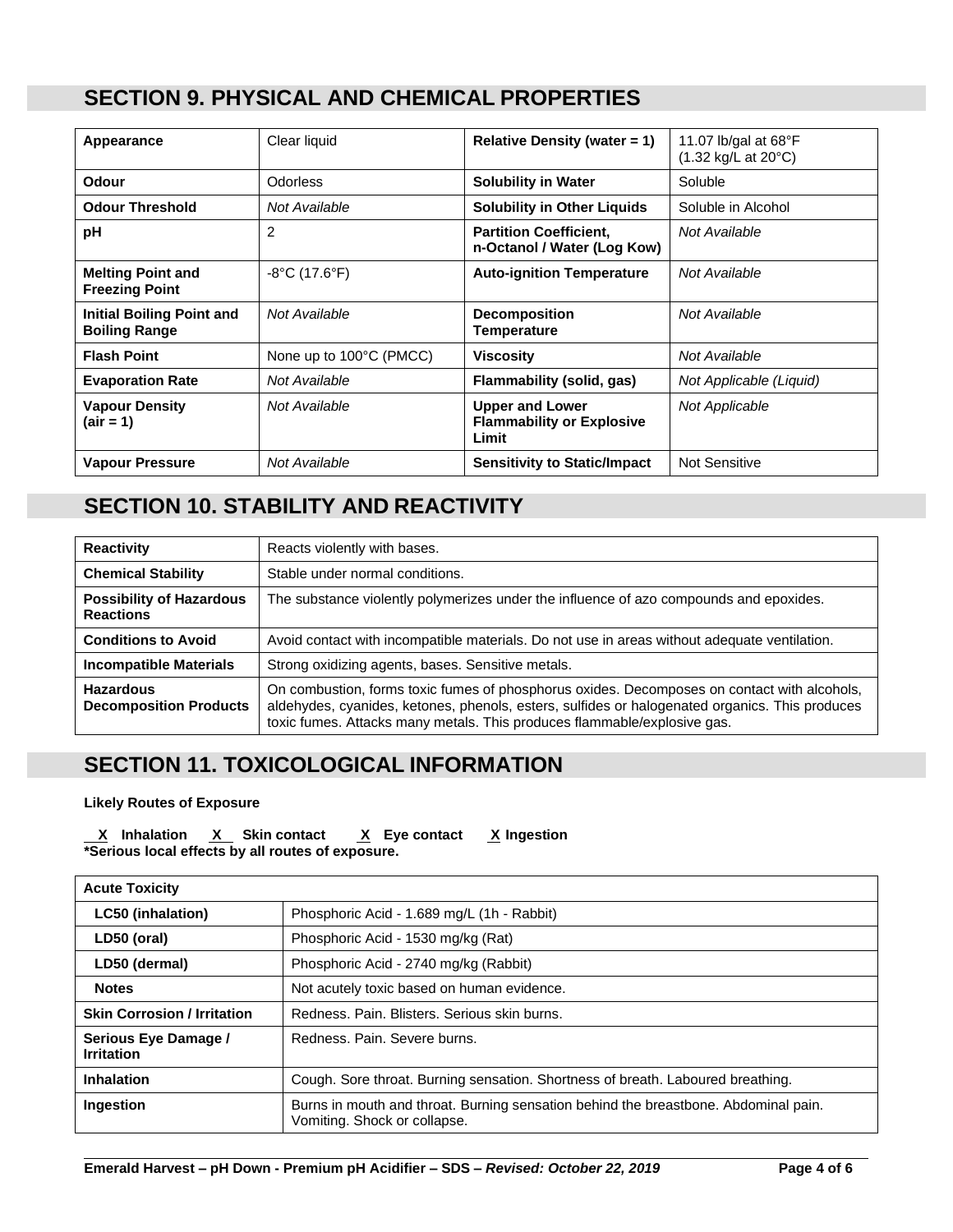| <b>STOT (Specific Target Organ</b><br><b>Toxicity) - Single Exposure</b>             | May irritate upper respiratory tract.                                                                           |
|--------------------------------------------------------------------------------------|-----------------------------------------------------------------------------------------------------------------|
| <b>Aspiration Hazard</b>                                                             | Not reported.                                                                                                   |
| <b>STOT (Specific Target Organ</b><br><b>Toxicity) - Repeated</b><br><b>Exposure</b> | Serious repeated exposure may cause increased incidence of kidney stones. Does not result<br>in classification. |
| <b>Respiratory and/or Skin</b><br><b>Sensitization</b>                               | Not known to be a sensitizer.                                                                                   |
| Carcinogenicity                                                                      | IARC reports inadequate evidence for classification as human carcinogen.                                        |
| <b>Notes</b>                                                                         | Target Organs: Eyes, skin, respiratory system.                                                                  |
| <b>Reproductive Toxicity</b>                                                         |                                                                                                                 |
| <b>Development of Offspring</b>                                                      | Not reported.                                                                                                   |
| <b>Sexual Function and</b><br><b>Fertility</b>                                       | Not reported.                                                                                                   |
| <b>Effects on or via Lactation</b>                                                   | Not reported.                                                                                                   |
| <b>Germ Cell Mutagenicity</b>                                                        | Not expected to be a mutagen.                                                                                   |
| <b>Interactive Effects</b>                                                           | Not reported.                                                                                                   |

### **SECTION 12. ECOLOGICAL INFORMATION**

| <b>Ecotoxicity</b>                      | Not expected to be toxic to the aquatic environment.                                          |                |               |  |  |
|-----------------------------------------|-----------------------------------------------------------------------------------------------|----------------|---------------|--|--|
|                                         | Ingredient                                                                                    | <b>Species</b> | $LC/EC_{50}$  |  |  |
|                                         | Phosphoric Acid                                                                               | Not Available  | Not Available |  |  |
| Persistence and<br><b>Degradability</b> | Acidity may be neutralized by natural water hardness, but phosphate may persist indefinitely. |                |               |  |  |
| <b>Bioaccumulative Potential</b>        | Not expected to bioaccumulate.                                                                |                |               |  |  |
| <b>Mobility in Soil</b>                 | Will infiltrate soil and follow groundwater flow if it reaches groundwater table.             |                |               |  |  |
| <b>Other Adverse Effects</b>            | Not Available                                                                                 |                |               |  |  |

### **SECTION 13. DISPOSAL CONSIDERATIONS**

| <b>Disposal Methods</b> | Canadian Environmental Protection Act: All ingredients are listed in the DSL.<br>Dispose of in accordance with all federal, provincial/state, and local regulations.<br>Consult with your local supplier for additional information.                                                                                                                                                        |
|-------------------------|---------------------------------------------------------------------------------------------------------------------------------------------------------------------------------------------------------------------------------------------------------------------------------------------------------------------------------------------------------------------------------------------|
| <b>RCRA</b>             | If this product, as supplied, becomes a waste in the United States, it may meet the criteria of a<br>hazardous waste as defined under RCRA, Title 40 CFR 261. It is the responsibility of the waste<br>generator to determine the proper waste identification and disposal method. For disposal of<br>unused or waste material, check with local, state and federal environmental agencies. |